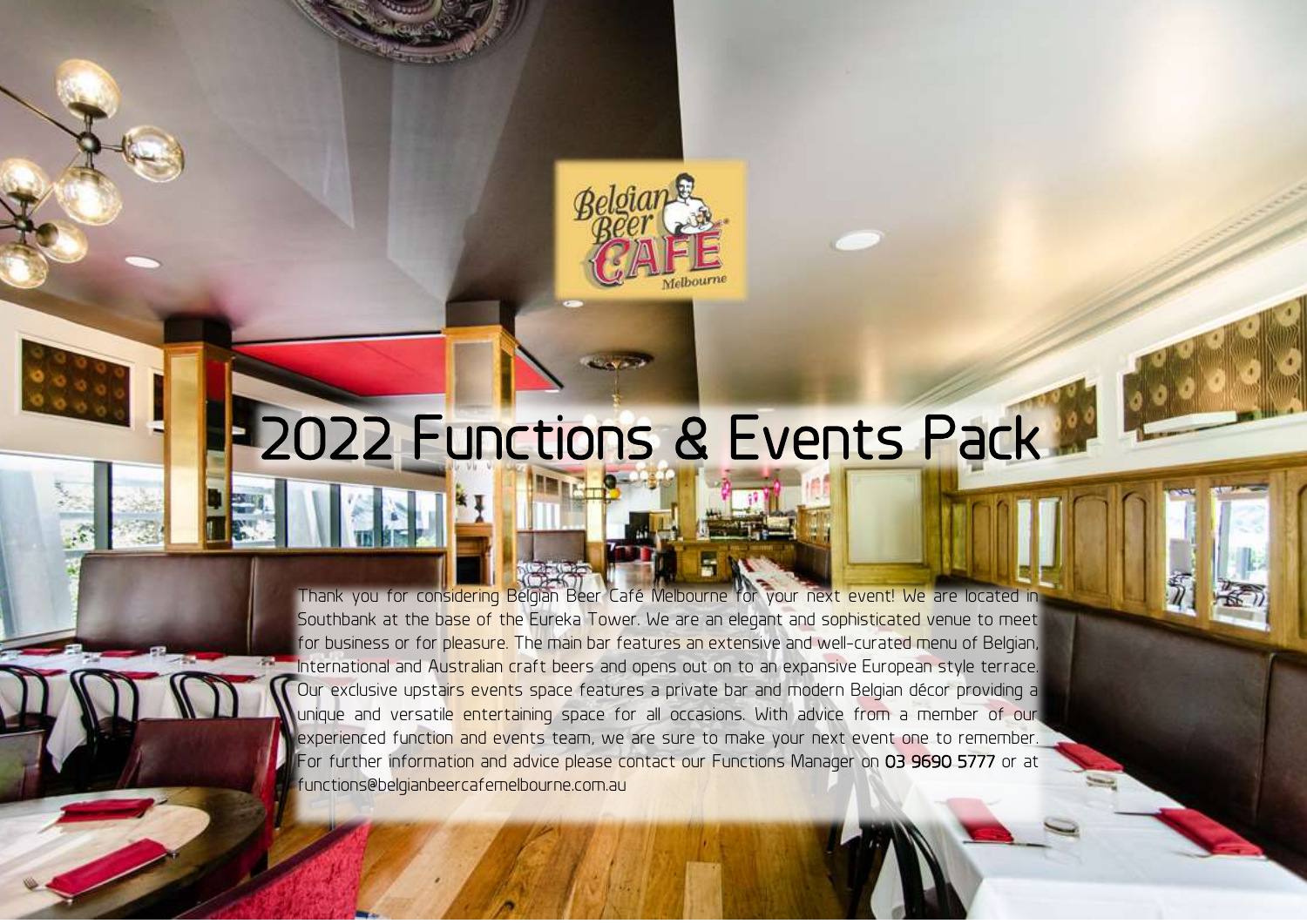# Spaces

#### Upstairs

Max Capacity: Dining – 130 guests; Cocktail Party – 280 guests

Upstairs features a versatile private space which caters for groups as small as an eight person board meeting all the way up to a 280 person engagement party. We can set up for a threecourse dining event or for a corporate business presentation. If you have a small cocktail party the space can be broken up into sections, and for bigger groups it works perfectly as one large space.



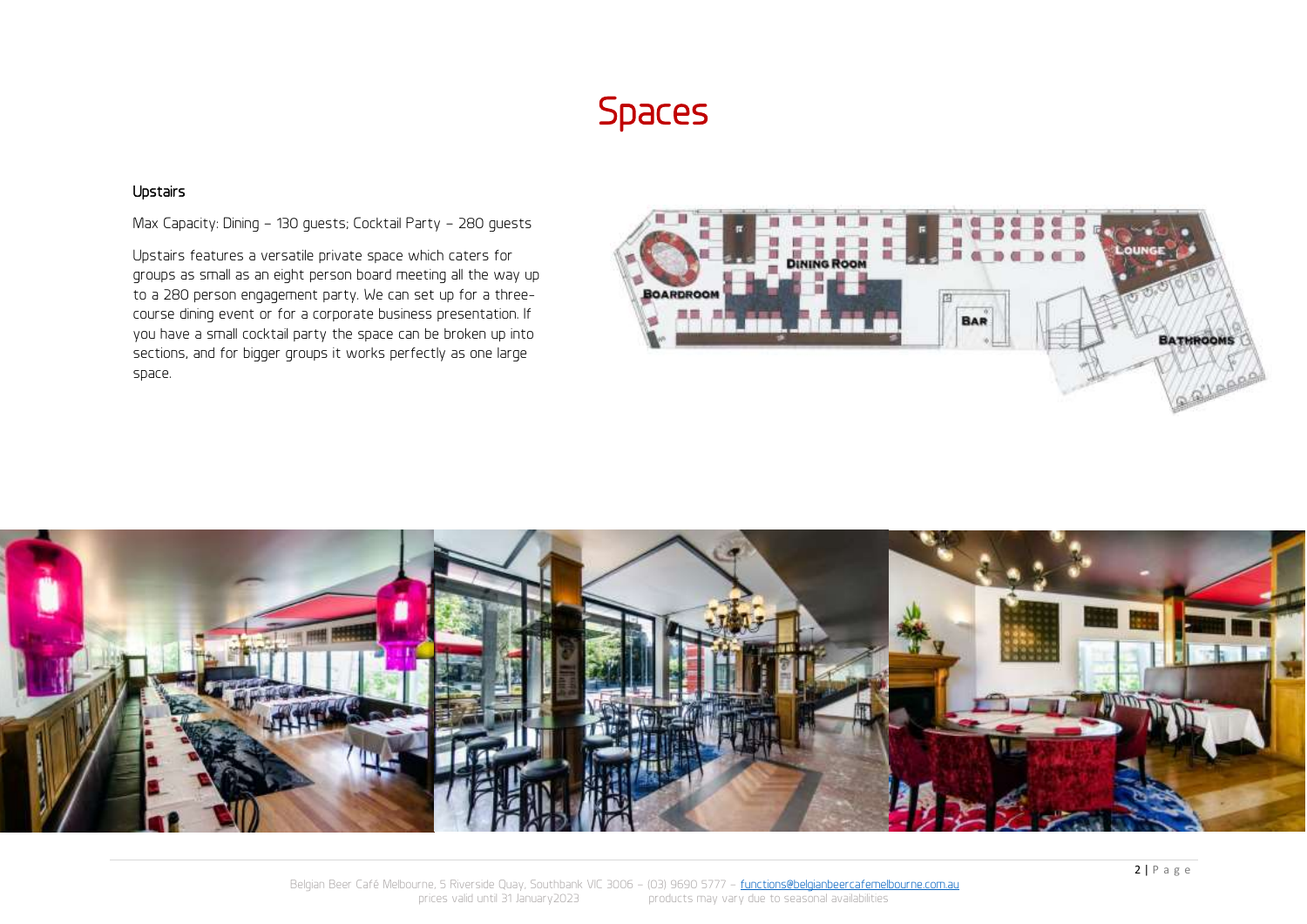#### The Bistro

#### Max Capacity: **Dining** – 54 guests; **Cocktail Party** – 100 guests

The Bistro is a casual alternative to the upstairs dining room, featuring easy access to the Terrace area and is bright and sunny during the day. As with the Nook, both the Bistro and Terrace are wheelchair accessible. We do not exclusively reserve space on the Terrace as guests can find tables on a first in, first served basis.

#### The Nook

Max Capacity: Dining – 34 guests; Cocktail Party – 45 guests

The Nook is the perfect space for smaller groups, up to 45 guests. The Nook can be booked privately, however it still retains the atmosphere of being in amongst the action on the ground level. It's close to the Terrace so guests can enjoy the beautiful Melbourne weather and is also wheelchair accessible. The Nook features a TV which can be used for presentations or sporting events and can also caters for smaller dining groups, up to 34 people.

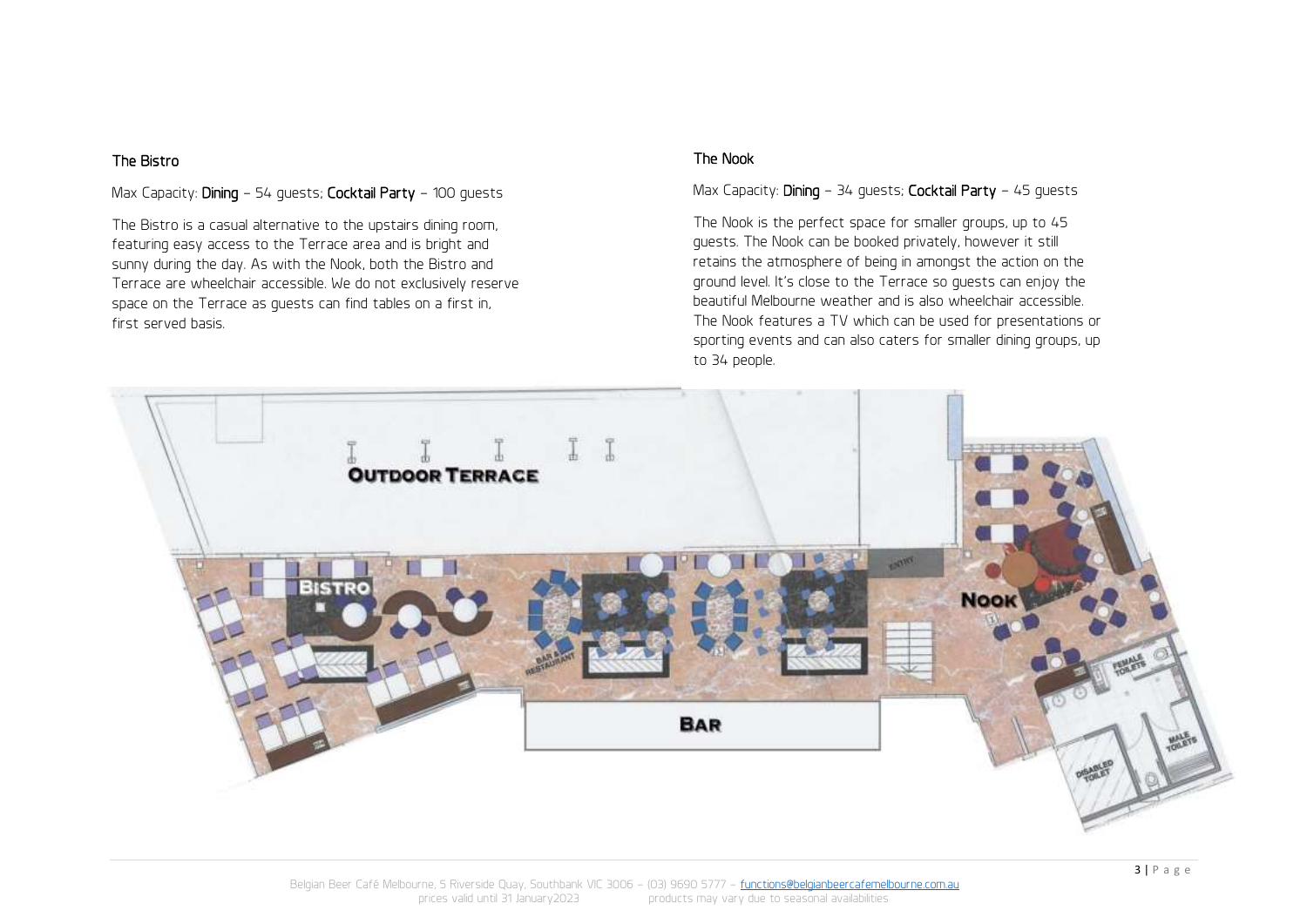# Group Platters - \$150 each

We recommend one platter per eight guests

# Classic Platter

Belgian cheese croquettes, beef skewers, salt & pepper calamari, vegetable spring rolls, grilled spicy bratwurst, popcorn chicken, onion rings, chili & garlic prawn skewers (n)

### Butcher's Platter

Beef bresaola, grilled spicy bratwurst, cured salami, house marinated olives, grilled weisswurst, caper berries, hummus, char-grilled sourdough bread (n)

# Vegetarian Platter

Belgian cheese croquettes, bruschetta of cherry tomato & bocconcini, eggplant chips, artichoke & lemon arancini, tomato & cucumber skewers, cauliflower florets with tahini & pomegranate (v)

# Vegan Platter

Tomato & cucumber skewers, cauliflower florets with tahini & pomegranate, eggplant chips, marinated vegetables, roasted baby carrots, hummus, bread and olives (vg)

# Cheese Platter

Selection of Victorian cheeses, toasted ciabatta, assorted crackers, strawberries, apples and grapes (v,n)

 $v =$  vegetarian a = gluten free and the n = nut free d = dairy free  $v = v$  vg = vegand

Belgian Beer Café Melbourne, 5 Riverside Quay, Southbank VIC 3006 – (03) 9690 5777 – [functions@belgianbeercafemelbourne.com.au](mailto:functions@belgianbeercafemelbourne.com.au) prices valid until 31 January2023 products may vary due to seasonal availabilities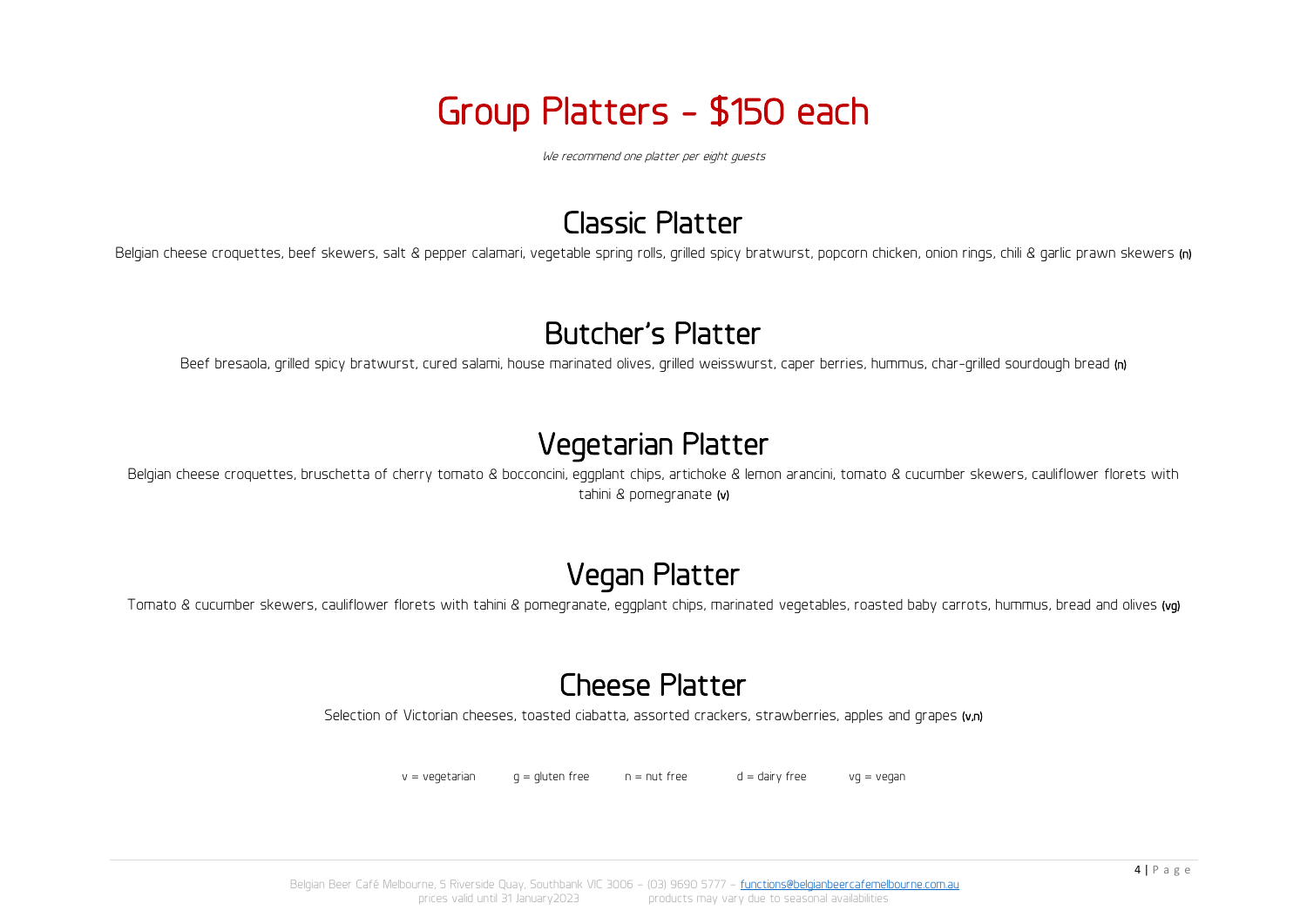# Set Menu Options

For groups of twenty or more

entrée & main \$50pp entrée, main & dessert \$55pp

### Mains

Please select two dishes to be served alternately around the table

#### Pumpkin & Cauliflower Salad

Grilled butternut pumpkin lunettes with cauliflower puree, roasted beetroot, red onion, watercress, avocado, spiced pumpkin seeds, and baby radish (v,vg,g)

#### Tasmanian Salmon

Char-grilled salmon fillet, served with spiced carrot, ginger, hasselback potato, grilled asparagus and crispy leek (n,g)

#### Oven Roasted Chicken Breast

Lemon & thyme scented chicken breast, liègeoise salad and raspberry vinaigrette (n,g)

#### Sausages & Stoemp

Bavarian sausages, served with stoemp (Belgian style smashed potatoes with bacon), caramelised onion & red wine ius **(n.a)** 

#### Chicken Schnitzel

Crumbed chicken breast served with preserved lemon & parsley butter, green salad and chips (n)

#### add in: 300g Porterhouse \$5 per person alternate drop, \$10pp for all guests

Prime grade, grain-fed beef, aged a minimum of 100 days, served with garlic & herb butter, fries and a fresh green

#### salad (g, n, can be d)

 $v = v$ egetarian a g gluten free n= nut free d = dairy free vg = vegan

### Desserts

Please select two dishes to be served alternately around the table:

#### Hot Belgian Waffles

House made Belgian waffles served with orange caramel, ice cream and hot chocolate

#### Individual Cheese Plate

A duo of Victorian hard & soft cheese with assorted crackers, toasted sour dough and grapes (v,n)

#### Belgian Chocolate Milk Jam Tart

Rich Belgian chocolate ganache with candied hazelnut, vanilla cream, orange blossom strawberry, and mint

#### Fresh Fruit Plate

An assortment of seasonal fruit, served with honey yoghurt (v,g,n)



platters are to be shared

#### Charcuterie platter

Spicy salami, beef bresaola, prosciutto, maffra aged cheshire cheddar cheese, olives, hummus and toasted sourdough (n)

#### Vegetarian platter

pumpkin & feta tartlets, caprese skewers, baby cucumber with beetroot relish & feta, olives, house-made hummus and toasted sourdough (v,n)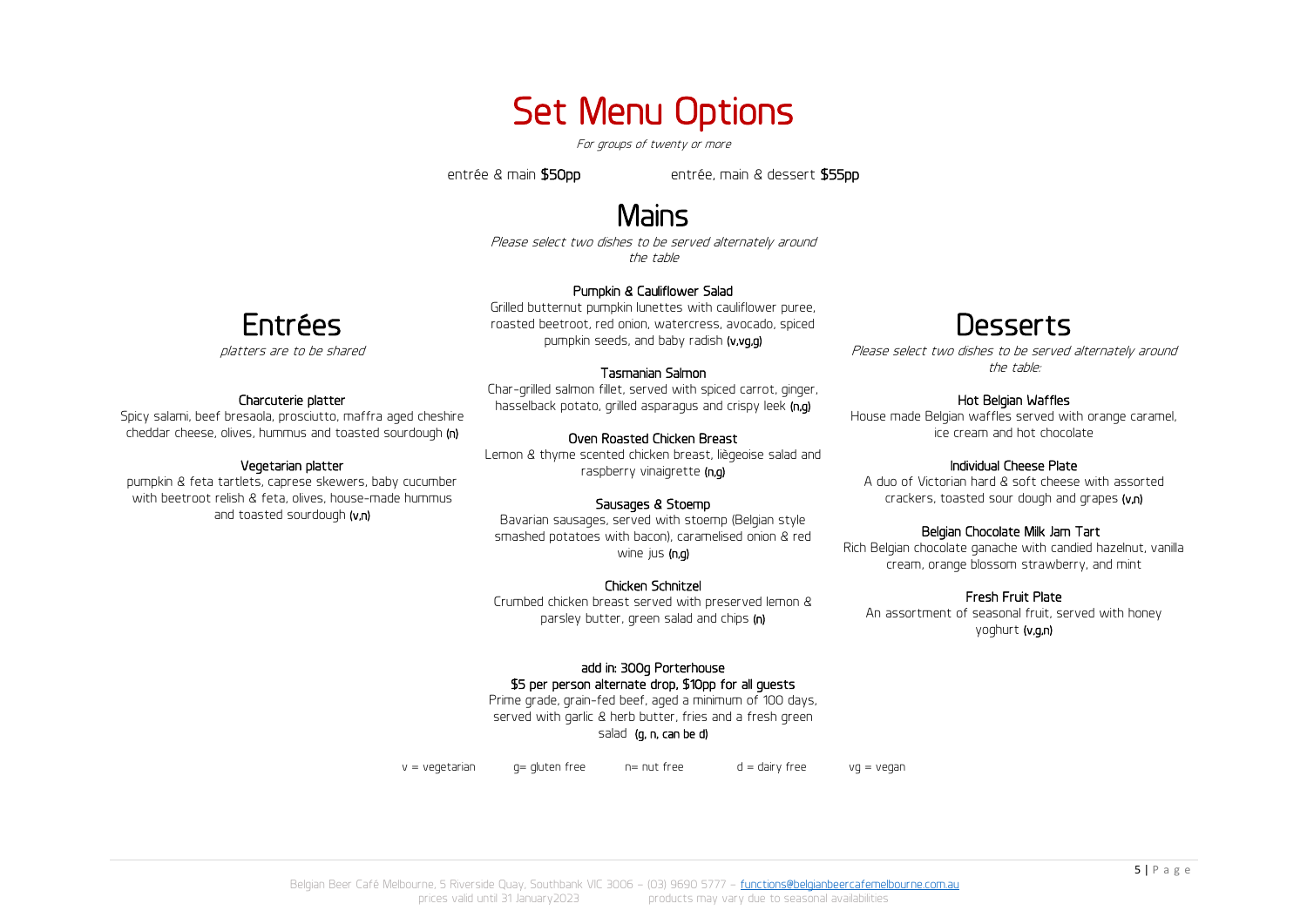# Beverage Packages

minimum 20 guests

Bronze Package 2hrs \$40pp 3hrs \$50pp 4hrs \$60pp

Tap Beer: Carlton Draught (4.6%), Abbotsford, VIC

Sparkling Wine: Redbank Prosecco, King Valley, VIC

White Wine: Oxford Landing Chardonnay, Waikerie, SA

Red Wine: Oxford Landing Merlot, Waikerie, SA

Soft drinks & juices

Silver Package 2hrs \$45pp 3hrs \$55pp 4hrs \$65pp

Tap Beer: Stella Artois Lager (5.2%), Leuven, BE Carlton Draught (4.6%), Abbotsford, VIC

Sparkling Wine: Redbank Prosecco, King Valley, VIC

White Wine: Twin Islands Sauvignon Blanc, Marlborough, NZ Redbank 'Long Paddock' Pinot Grigio, King Valley, VIC

> Red Wine: Sunnycliff Shiraz, Northern VIC

> > Soft drinks & juices

#### Gold Package 2hrs \$55pp 3hrs \$65pp 4hrs \$75pp

Tap Beer:

Stella Artois Lager (5.2%) Leuven, BE La Trappe Blond Ale (6.2%), Berkel-enshot, NL La Trappe Dubbel Dark Ale (7.0%), Berkel-enshot, NL Steenbrugge Wit Bier (4.8%), Stennhuffel, BE 4 Pines Pale Ale (5.1%), Manly, NSW Balter XPA (5.0%), Currumbin Waters, QLD

#### Sparkling Wine:

Jansz Cuvee Brut, Piper's River, TAS

White Wine: Twin Islands Sauvignon Blanc, Marlborough, NZ Vasse Felix 'Filius' Chardonnay, Margaret River, WA

Red Wine: Kooyong Massale Pinot Noir, Mornington, VIC Jim Barry 'Lodge Hill' Shiraz, Clare Valley, SA

Soft drinks, juices, tea & coffee

#### Platinum Package 2hrs \$75pp 3hrs \$85pp 4hrs \$95pp

#### Belgian Tap Beer:

Stella Artois Lager (5.2%) Leuven, BE La Trappe Blond Ale (6.2%), Berkel-enshot, NL La Trappe Dubbel (7.0%), Berkel-enshot, NL Steenbrugge Wit Bier (4.8%), Stennhuffel, BE Rodenbach Fruitage (3.9%), Brouwerij Rodenbach,  $BF$ 

#### an additional 10 tap beers from our Local & International rotating craft taps

Changes daily - please refer to the pouring list on our website

Sparkling Wine:

Jansz Cuvee Brut, Piper's River, TAS

#### White Wine:

Twin Islands Sauvignon Blanc, Marlborough, NZ Pewsey Vale Riesling, Eden Valley, SA Vasse Felix 'Filius' Chardonnay, Margaret River, WA

#### Red Wine:

Kooyong Massale Pinot Noir, Mornington, VIC La Bise Sangiovese, Adelaide Hills, SA Jim Barry 'Lodge Hill' Shiraz, Clare Valley, SA

Soft drinks, juices, tea & coffee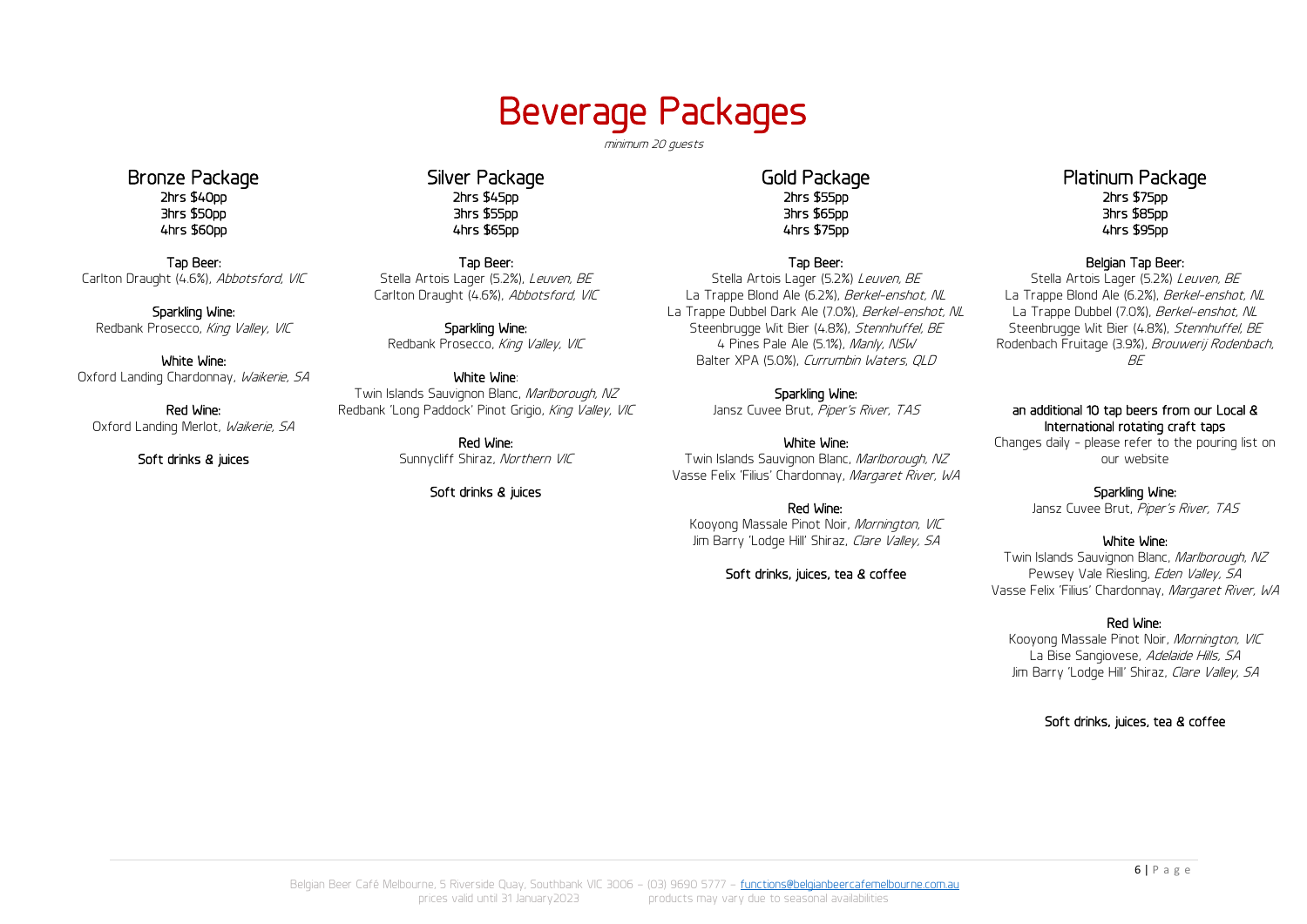# Terms & Conditions

#### Tentative Bookings

Tentative bookings will be held for a period of 48 hours. If a completed Booking confirmation form with non-refundable deposit payment information (if required) is not received within the 48 hour period then all reservations can no longer be regarded as 'held'.

#### Pricing

Every attempt is made to maintain prices. Although prices are current at the time of quotation, they are subject to change at Management's discretion to allow for variations in the cost and availability of goods, wages and taxes. Upon the appropriate deposit being received, quoted prices will remain fixed.

#### Deposit Requirements

All functions require a non-refundable deposit of 10% of the estimated food and beverage total, or of \$500 (whichever is greater). The deposit amount will be deducted from the final tax invoice. Until a deposit is received, Belgian Beer Café Melbourne reserves the right to allocate the tentatively booked date to another client.

#### Beverage Packages

We do our best to maintain the availability of beverages provided in the packages; however, while unlikely, stock levels may vary due to issues beyond our control. In this event, we will do our best to provide you with a similar alternative. For availability of specific beers or other products please speak to a member of our functions team. Packages are only available for a group as a whole, it is not possible to order a beverage package for a part of the group or for individuals to opt out. By law, we are required to practise responsible service of alcohol. We reserve the right to refuse service to individuals that show signs of intoxication. No refund is available.

#### Minimum Spend and Room Hire

Belgian Beer Café Melbourne reserves the right to apply minimum spends where a space is specifically allocated for a function. Minimum spend requirements include food and beverage only; this does not include ancillary costs. Minimum spend requirements must be settled in advance and in full as per the "Payment" clause below. This includes any event that may opt to base beverages on consumption rather than an hourly beverage package. Any excess amount that has contributed to the minimum spend will be deducted from the final account on the day of the event.

| Day and Date               | 'Nook' Exclusive | Bistro Exclusive | Upstairs Exclusive |
|----------------------------|------------------|------------------|--------------------|
| Sunday - Thursday          | \$1,000          | \$4.500          | \$2.500.           |
| Friday - Saturday          | \$2,000          | \$4.500          | \$5,000            |
| Fridays in Nov/Dec         | \$2.500          | \$5,000          | \$8.500            |
| Entire Venue Exclusive Use | Upon Application |                  |                    |

#### Event Details / Final Numbers

Estimated number of guests, menus, beverages, audio-visual, entertainment, room set up, start and finish times are required, in writing, at least 7 days prior to the Event. Confirmed final numbers must be received in writing 3 days prior to the Event. Failure to do so will result in the full charge of the original estimated numbers. If an Event is confirmed and then changes date(s), it will be treated as a cancellation. Please refer to the cancellation details below.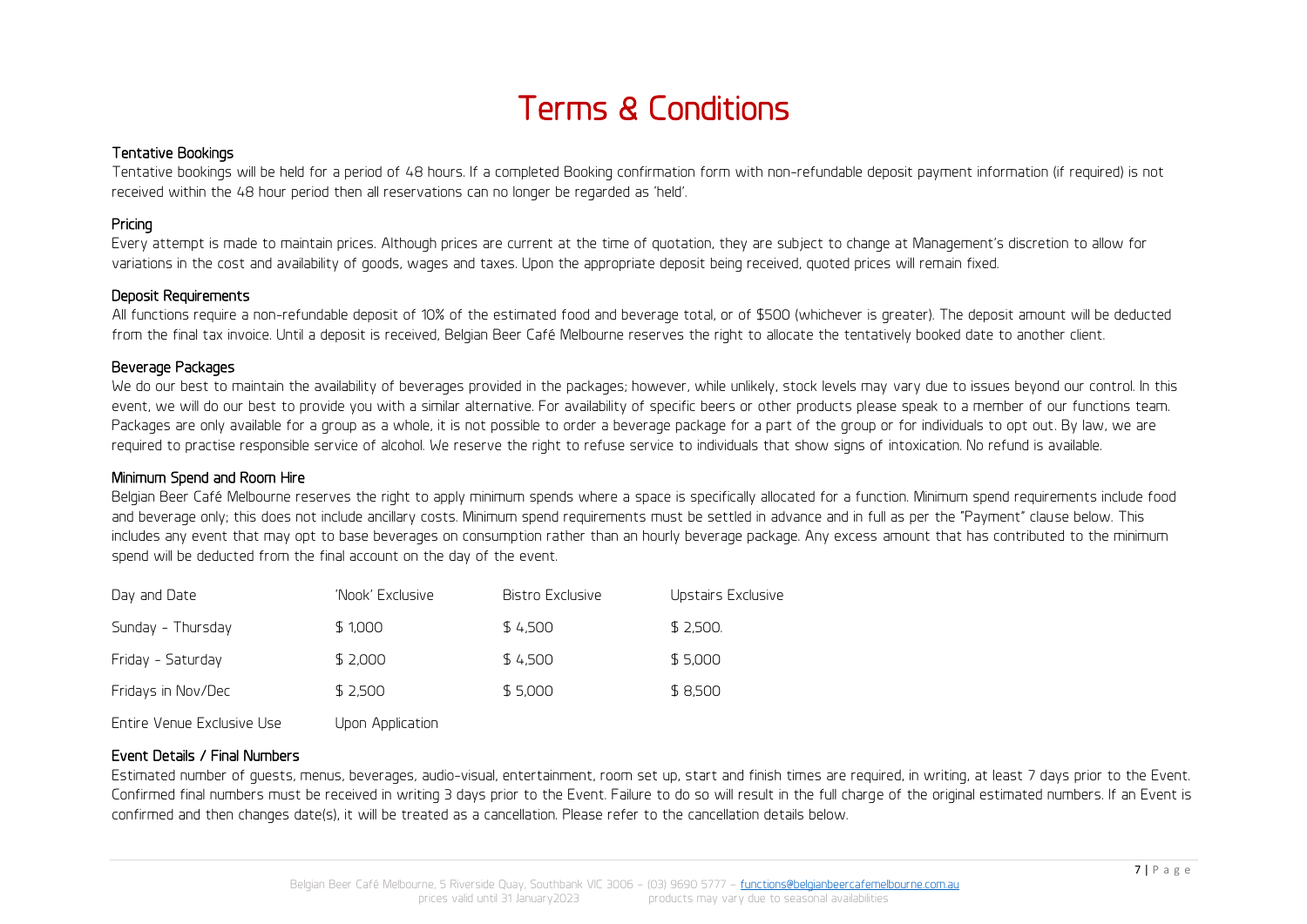#### Cancellation

All cancellations must be notified in writing to functions@belgianbeercafemelbourne.com.au and non-refundable deposits will not be refunded.

#### Client Liability and Responsibility

The person(s) or organization listed as the Client shall be liable in full for all costs and charges raised as a result of the agreed upon booking. The Client is required to inform all relevant persons involved in the organizing of the Event of the Terms and Conditions. It is understood that the Client will be responsible to ensure the orderly conduct of their guests. Belgian Beer Café Melbourne reserves the right to exclude or eject any persons from the event or the premises without liability.

#### Buck's Nights, Hen's Nights, 18th Birthdays & 21st Birthdays

Belgian Beer Café Melbourne requires Buck's Nights, Hen's Nights, 18<sup>th</sup> Birthday and 21<sup>st</sup> Birthday events to sign an additional Terms and Conditions form. Separate damage waiver and security deposit monies are required for said events. Failure to notify Belgian Beer Café Melbourne of the nature of said events will result in the forfeiture of all monies paid and the immediate cancellation of the event.

#### Noise Control

Belgian Beer Café Melbourne reserves the right to control the level of music and noise throughout the duration of the function. If at any time, Belgian Beer Café Melbourne believes the function will be detrimental to the future operation of the venue, or will negatively impact upon the reputation of the venue, Belgian Beer Café Melbourne reserves the right to cease service.

#### Responsible Service of Alcohol

Belgian Beer Café Melbourne staff members are trained in the Responsible Serving of Alcohol and may, on occasion, be obliged by law to refuse to serve alcohol to any person/persons. We prohibit any minors younger than 18 years of age to be served or given any alcoholic beverages. Belgian Beer Café Melbourne reserves the right to refuse supply of alcohol to intoxicated patrons, even in the case of pre-purchased hourly beverage packages, and reserves the right to insist, at any time, that intoxicated or disorderly patrons leave the premises.

#### Liquor License & BYO Policy

In accordance with Liquor License Regulations, all functions at Belgian Beer Café Melbourne are to conclude by 1am. No food or beverage of any kind is permitted to be brought into the venue by the client or guests of the client for consumption by the client or any guest without prior approval from Belgian Beer Café Melbourne Management. Please note: a cakage fee of \$1.50 per person applies.

#### Insurance

Belgian Beer Café Melbourne will not accept responsibility for damage or loss of merchandise or belongings left on the premises prior to, including delivery, during or after the Event. It is the Client's responsibility to arrange and take out the necessary insurance.

#### Damage and Loss

The Clients or the Client's guests, outside contractors, invitees or other persons attending an Event are financially responsible for any and all damage sustained to any part of Belgian Beer Café Melbourne.

#### **Security**

A security charge and bond may apply for some events. In the case of security being required for an event, the cost of contracted security will be borne by the Client. This will be communicated to the Client prior to commencement of the Event.